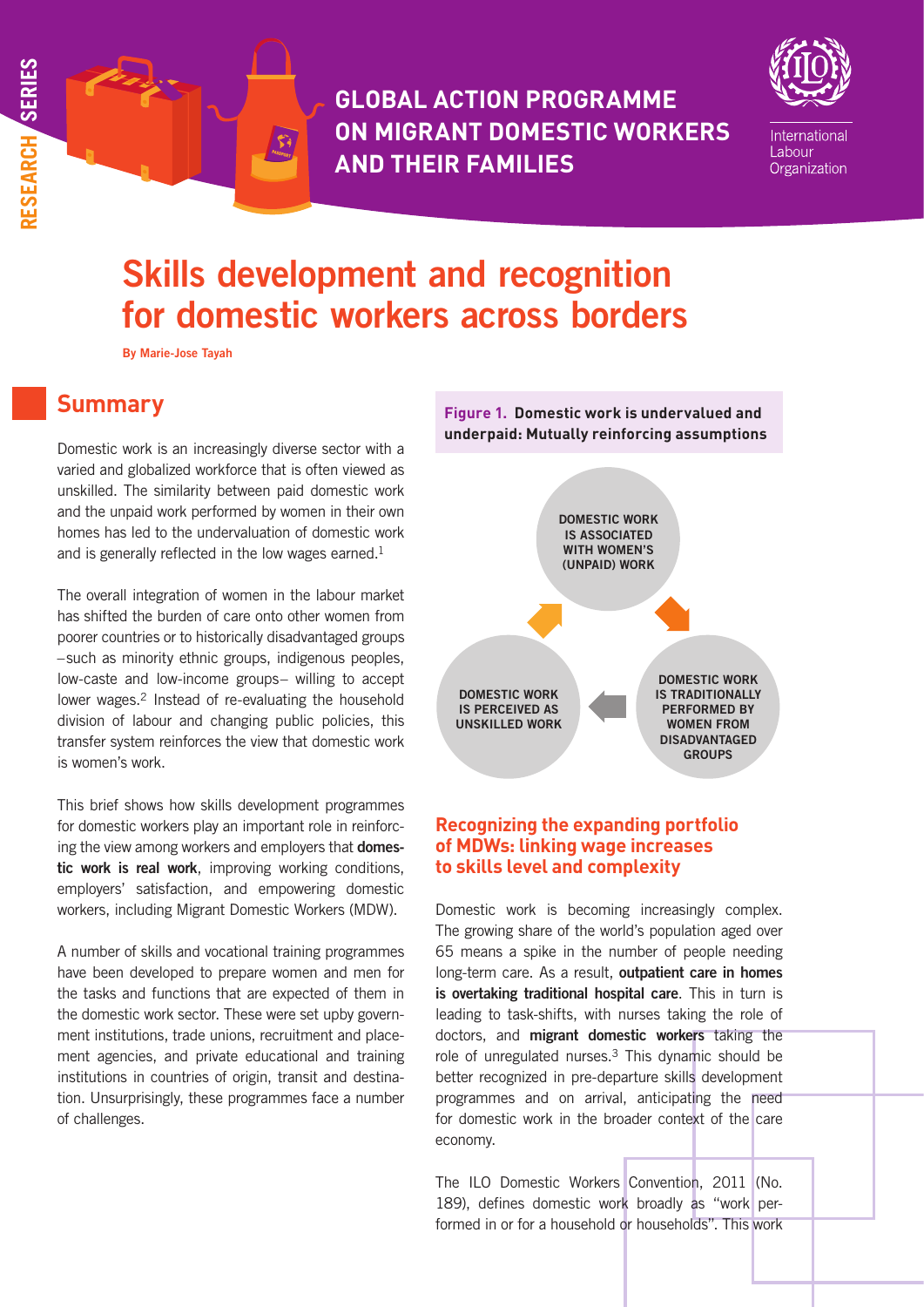may include tasks such as cleaning the house, cooking, washing and ironing clothes, caring for the children, the elderly and/or the sick in the family, gardening, guarding the house, driving for the family, even taking care of household pets.

# **Box 1. Challenges**

- Programmes do not recognize variations in the level and specialization that make up the domestic work sector. In fact, domestic workers are typically asked to juggle tasks with limited levels of complexity, such as ironing and cooking, together with more complex work such as taking care of the sick, the elderly and the disabled.
- Programmes typically address only the technical/ vocational dimension of domestic work, such as (learning how to operate household appliances and using detergents. However domestic work is largely relational and ILO research shows that transversal skills (communication, organizational capacity, predisposition towards work) are more in demand by employers than vocational skills. Transversal skills are rarely factored into skills' building programmes and when they are, usually avoid the labour dimension such as learning to negotiate working and living terms and conditions with employers.
- Programmes generally lack a womanworker empowerment perspective. Employers prefer obedient and docile workers who are willing to accept multifunctional work arrangements and respond to their requests at all times of the day.
- Programmes are not linked to effective labour matching in countries of origin, and destination. Skills mismatch leads to "care drain" in countries of origin and to "deskilling" in countries of destination. Both of these reduce the development potential of migrants and their countries of origin and destination.
- Programmes do not address information asymmetries between employers and workers in countries of origin and destination which often results in frustrations and could ultimately transform into labour disputes.
- The growth in the intra-regional migration of domestic workers, especially in Asia, Latin America and Africa, is not matched by regional standards to recognize the skills of men and women in this sector, and to promote their "upskilling", most importantly on returning to their countries of origin.

#### **Box 2. Key definitions**

Skills: "Skills are defined as the ability to carry out the tasks and duties of a given job. On the labour market, they are the main asset of an individual and their value can be measured by the ability to find and retain work and by the level of earnings." (ILO 2006).

There are two dimensions to skills: (i) **skill** 

**level** as a function of the complexity and range of the tasks and duties a worker can perform; and (ii) **skill specialization**: defined by the field of knowledge required, the tools and machinery used, the materials worked on or with, as well as the kinds of goods and services produced (ILO 2014).

Skills recognition: "Acknowledgment of an individual's skills and qualifications by employers, education/training institutions and national authorities" (ILO 2006).

Considering the complex tasks and responsibilities assumed by many domestic workers, the ILO's Committee of Experts on the Application of Conventions and Recommendations (CEACR), has questioned the classification of domestic work as "unskilled" work".4 One way of overcoming this bias is to link wage percentage increases – above the minimum wage – to education and skill categories.5

Some countries such as Argentina, have addressed this issue by setting minimum rates for five categories of domestic work<sup>6</sup> with qualified household workers benefiting from rates above the level of the general national minimum. In Italy the number of categories of domestic work has been increased from three to eight.7

An ILO study in India pointed to the importance of domestic workers' organizations in linking skills to bargaining for better wages as otherwise employers are not willing to pay higher wages in return for better skills.<sup>8</sup>





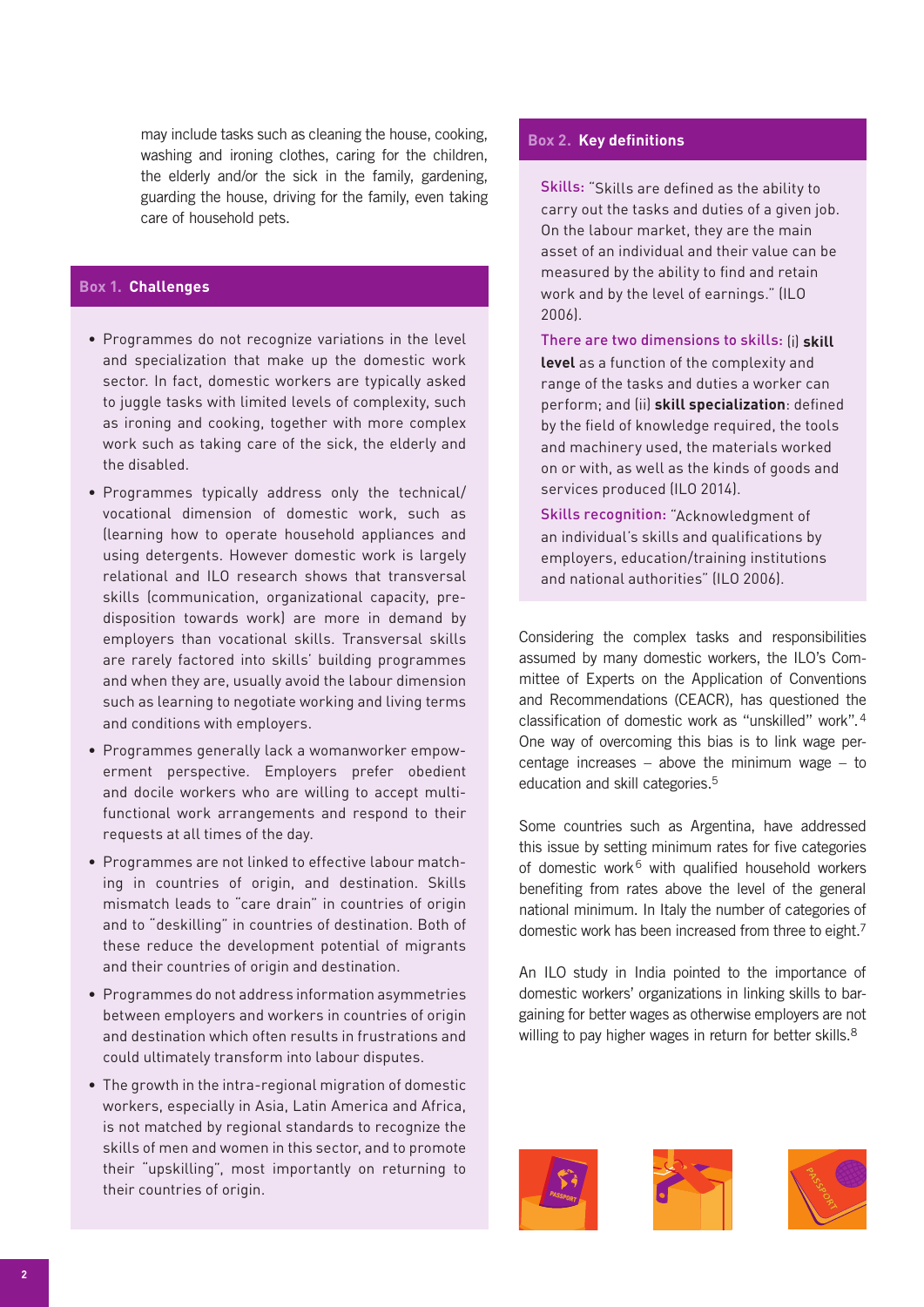# **Developing and recognizing the vocational and transversal skills of DWs**

Employers are increasingly seeking workers who possess a mix of transversal and vocational or technical skills.<sup>9</sup> For example, employers look for domestic workers who can clean the house, use various household appliances, manage budgets, take care of the elderly, children and persons with disabilities without close supervision. These specialized skills and know-how needed to perform specific duties or tasks are known as vocational skills.

Transversal skills are core employability skills and reflect a person's ability to learn, communicate well, engage in constructive and healthy teamwork dynamics and demonstrate creativity and problem-solving aptitudes.10 In the case of domestic work, these skills entail inspiring trust, possessing good communication skills, and speaking a language that is understood by the employer.

Attitudinal skills are a subset of transversal skills. They describe a worker's attitude towards work, such as initiative, confidence, willingness, perseverance, determination etc.<sup>11</sup> For domestic workers, these include flexibility (time and functional flexibility) in responding to employers' demands. Transversal skills are rarely certified or formally recognized in domestic workers' professionalization programmes.

Skills training programmes often only capture the technical/vocational dimension of domestic work, such as learning how to operate household appliances. Today however, transversal skills (communication, organizational capacity, predisposition towards work) are more in demand by employers than vocational skills. This is not surprising considering how domestic work is a largely relational function.

Proficiency in a common language is a key transversal skill valued by employers. Language is the basis for any communication between worker and employer, but also a significant decision point when considering the educational development that their children could derive from interacting with the worker. Polish employers, for example, avoid hiring Ukrainian women to care for their children, due to the "bad accent problem" that can influence a child's language development at a critical age. The opposite occurs in Jordan where employers prefer Filipina workers who have "superior English language skills".12

Trustworthiness is another transversal skill that is sought by employers, particularly those who have young children. Trustworthiness is a subjective quality, a relational attribute, and is often used by employers to mean that the worker is "hard-working", "honest", and "reliable".

Overall, employers' narratives suggest a general need for attitudinal skills reflective of the largely affective dimension of domestic work. These sought after skills are generally not recognized or certified. Caring labour is a relational occupation<sup>13</sup> requiring the worker to attend to the emotional as well as physical care of the beneficiary.

However, the "familiar" and sometimes intimate dimension of domestic work can also cripple a worker's ability to bargain for higher wages and better working conditions. Domestic workers with caring responsibilities often have difficulty commodifying their emotions towards the employer and his/her children and bargaining for better wages.14 Unless the importance of these affective, relational, and non-vocational skills, is acknowledged and taken into consideration by career development programmes, they will continue to constitute a deadweight loss in any valuation of domestic work.

### **Argentina's vocational training for (migrant) domestic workers**

Argentina's vocational training for domestic workers is an innovative practice that reflects occupational profiles making up the sector, as well as the vocational and attitudinal skills of workers. In Argentina, qualified household workers (five categories are specified) are entitled to wage increases above the general minimum wage.

In 2006, the Minister of Labour, Employment and Social Security (MTEySS) embarked on a series of vocational training programmes to formalize and professionalize the domestic work sector for both nationals domestic workers and MDWs.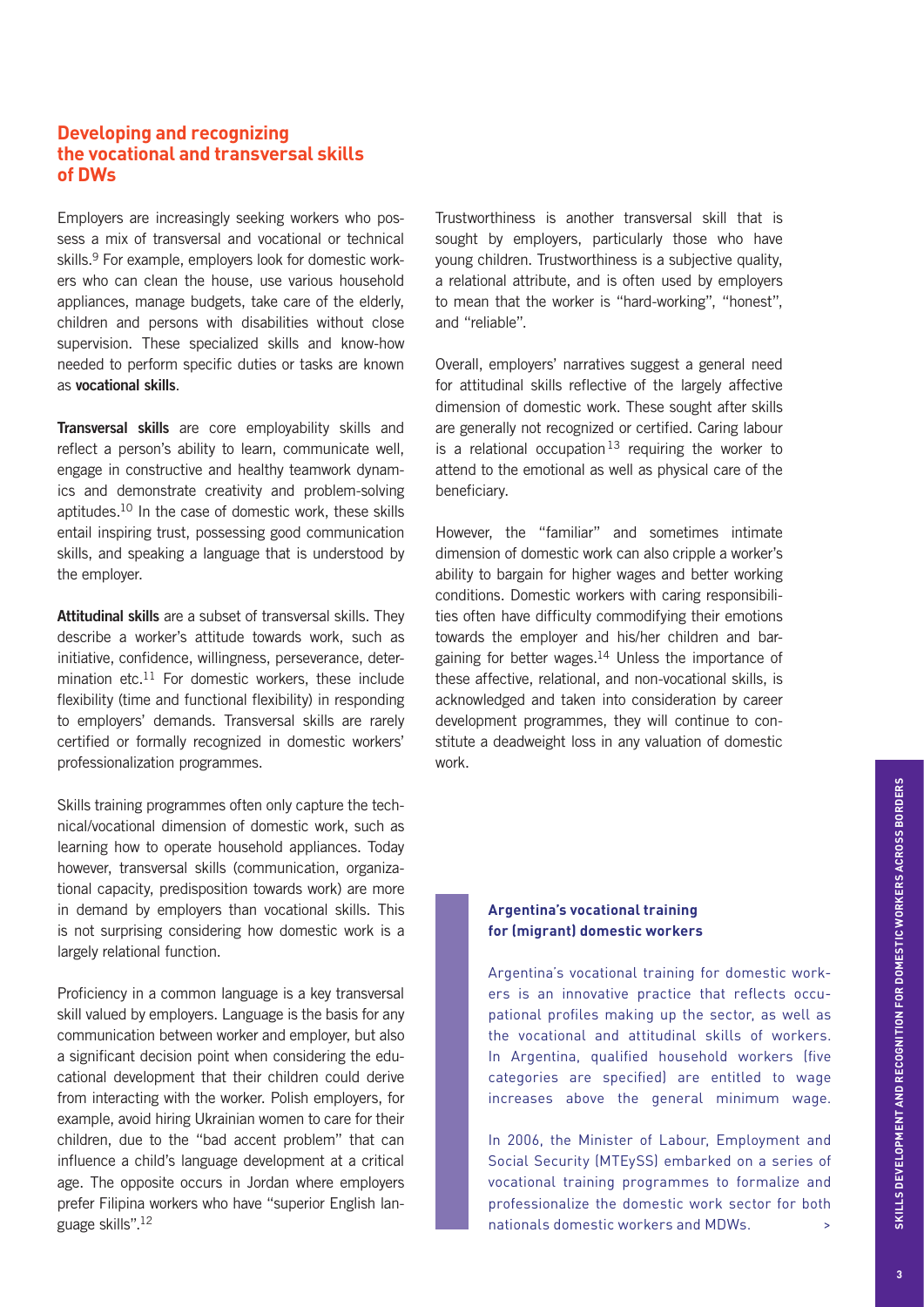Since then, more than 19,000 domestic workers have participated in vocational trainings through local government, NGOs and domestic worker union-affiliated training schools, including the UPACP-OSPAC. Course participants have emphasized the importance of the training for those employed in the sector, explaining how they had become more organized in their workload management and in their performance as a result of their participation in the course. Moreover, participants were more confident of their ability to find opportunities for up-skilling.<sup>15</sup>

The objective is for participants to acquire a combination of transversal and vocational skills as well as knowledge about their rights and the benefits of joining a union. The manuals used in the vocational programme were developed with the assistance of the European-Union funded Global Action Programme on Migrant Domestic Workers and Their Families

This experience is important not only because it operationalizes the vocational (instrumental dimension) and transversal (emotional dimension) skills of domestic work, but also because it emphasizes validating skills, and upskilling rather than qualification recognition alone.

#### **Figure 2. Argentina Vocational Training Manuals**



Employers prefer workers with certain attitudinal skills –who are willing to accept multifunctional work arrangements– over specialization. In fact, overspecialization is seen as undesirable. MDWs respond to needs that frequently extend beyond the reach of the household, like supporting employers in running their private enterprises (shops or restaurants).16

The preference for domestic workers who will accept multifunctional work arrangements is tied to another preference (not skills-related) for live-in arrangements. Live-in arrangements ensure the worker's on-call availability. Employers of live-in domestic workers and those who hire live-out domestic workers typically

have distinct household characteristics and needs. The top reason quoted by employers for employing live-in domestic workers was due to the presence of household members requiring 24-hour care. Safety concerns were also mentioned as a top reason for not considering a live-out worker.17

This tendency is reinforced by orientation programmes that build the subservience of workers. Instead of addressing migrants' rights, pre-departure orientation programmes "attempt to regulate women's dispositions at work…as well as regulate their sexuality" by emphasizing "traits of self-sacrifice, hard-work, and religiosity."18

#### **Box 3. A preference for "mouldable workers"**

"Generally, they prefer them [MDWs] with no experience. In this case, she will be raw material… You can teach them your own way, in cleaning, in dealing with the children. You know, each country has its own way of living. If the domestic worker has served in other countries, she will give us trouble here…

– Recruitment agency manager in Jordan.

"The ones that have experience, they want you to behave according to their wishes, instead of behaving according to yours."

–MDW employer (female) in Jordan.

(Source: Sivolobova 2015; El Rayyes 2015).

# **Improving skills matching in countries of origin and destination**

The lack of coherence between employment and labour migration policies can result in inefficiencies in the labour market. This is exacerbated by the absence of workers' and employers' organizations, for example in making effective use of labour market information systems, and planning and improving education, vocational training and lifelong learning to ensure skills for employability. Care drain, the deskilling of migrant women through their integration in the domestic work sector, and the absence of regional competency frameworks for domestic workers are evidence of labour market deficiencies that reduce the development potential of migrants, and of countries of origin and destination.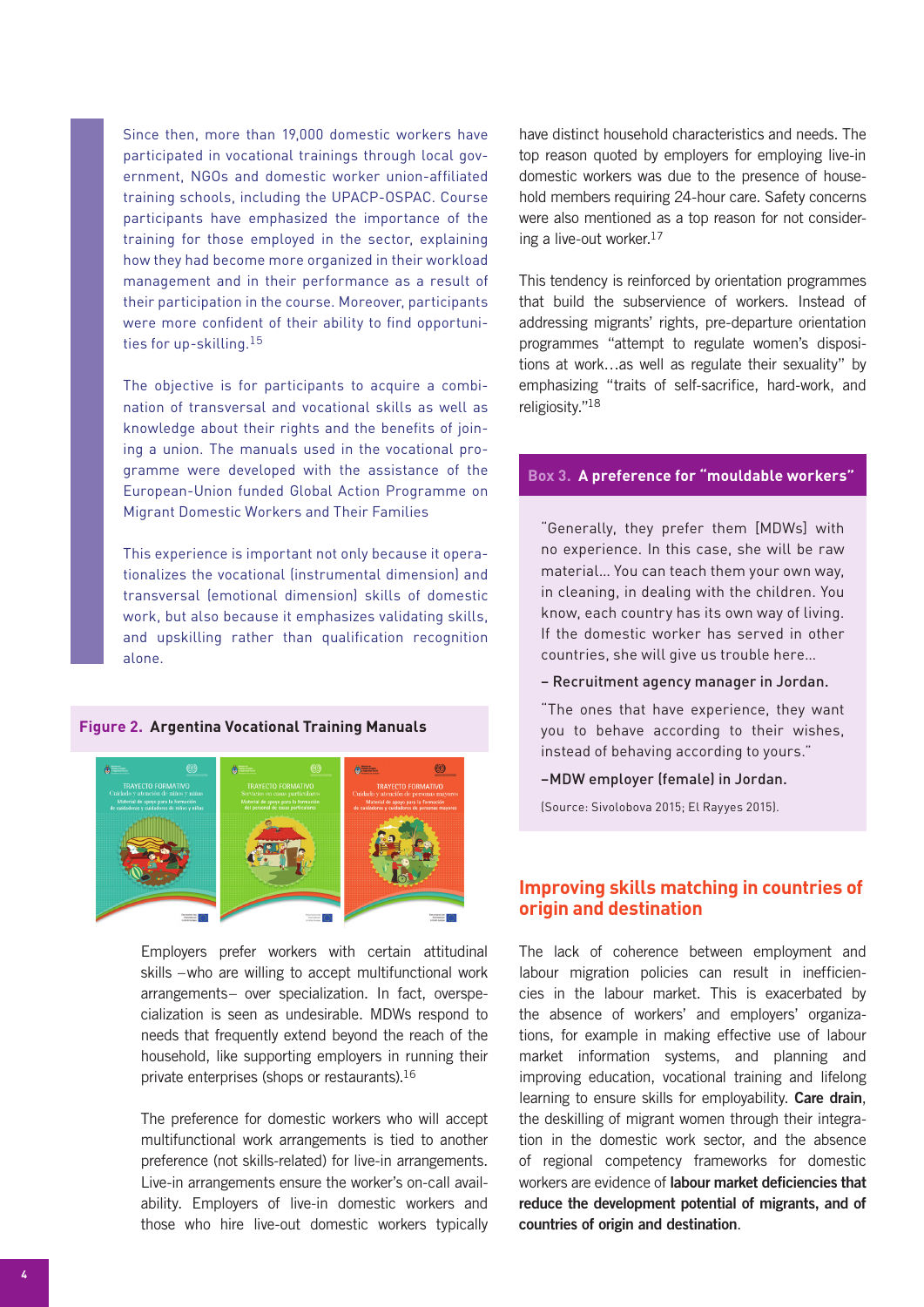### **Box 4. Live-in vs. Live-out: Flexibility as a valued attitudinal skill**

"The foreigner comes far to look for employment, she doesn't really have a home in South Africa. You'll get ladies who come here and they've got teaching qualifications, and they come here and they'll happily be a nanny because they see it as their earning an income that they can send home to their kids. We just find that they're more service oriented. They acknowledge that they're being paid for a service and they're happy to deliver that service. They are very open, they are easy to communicate with. They never complain".

#### – Placement agency in South Africa

"The salary of someone who works by the hour is more expensive. But, in this case, you don't have to pay [recruitment] fees upfront, and you don't have to pay for the residency and work permit. So, [hiring a live-in or a freelancer] ends up costing the same at the end...it has nothing to do with cost. I cannot rely on [a free-lance MDW] who may or may not show up... the free-lancer works for different families, and she is not fully committed to me".

- Employer in Lebanon

#### **Preventing care drain in countries of origin**

Despite the significance of remittance earnings to countries of origin, there is growing concern about the potentially negative impact of migration on the country's human capital development, generating a "brain drain", a "care drain" and a "mismatch between skills and local jobs." DOLE data show that five out of the six first occupation categories of Overseas Filipino Workers (OFW) deployed in 2010-2014 are on the domestic hard-to-fill lists for the decade 2010-2020; nursing professionals, care workers and cleaners, and caregivers are among these.19

To prevent a care drain from poor to rich countries in the nursing sector, the World Health Organization (WHO) developed a global code of practice on the international recruitment of health personnel in 2010. A similar code could be considered for the domestic work sector.

#### **Preventing the deskilling of women migrants**

Skilled and highly-skilled women migrants often end up in occupations that are not commensurate with their qualifications and experience, resulting in their "deskilling" or "brain waste". Deskilling is prevalent among migrant women in the domestic sector and can be the source of a loss of self-confidence that can negatively impact their career choices and career advancement.

Almost 18 per cent of Ukrainian women domestic workers in Poland, for example, have a Masters' degree while 25.3 per cent have a Bachelor's degree.<sup>20</sup> Zimbabwean women migrants in South Africa are also more likely to be working in "low-skilled" and lowpaying jobs in the agricultural, security, hospitality, DW sectors and as hawkers, while the majority have completed secondary and tertiary education.21 In 2015, Uganda concluded an agreement to place up to a million college-level women and men in Saudi households to perform functions as diverse as cleaning, caring for children, gardening and acting as security guards.<sup>22</sup>

# **Developing and recognizing MDW skills across borders**

Given the diversity of MDW backgrounds and skill sets, it is also not uncommon for poor women from rural areas, with very limited exposure to modern household amenities, to be overwhelmed on arriving to their place of employment.

It may also be difficult for migrant workers who do participate in orientation and skills programmes to see their skills recognized both in destination countries, where their skills may not be certified, and upon returning to their home countries, where there are little chances for the acknowledgement of their newly acquired skills. This situation generates "missed opportunities in capitalizing on the wealth of new learning and skills the workers bring back," impacting negatively on the countries' "capacity to build a skilled and qualified workforce".23

#### **Pre-departure orientation programmes**

MDW orientations provide a taste of the work and life experience that prospective workers can expect at destination. If designed well, they can build a solid foundation for the empowerment and protection of MDWs across their journey. The Philippines, Sri Lanka, Nepal and Cambodia –four countries with the common goal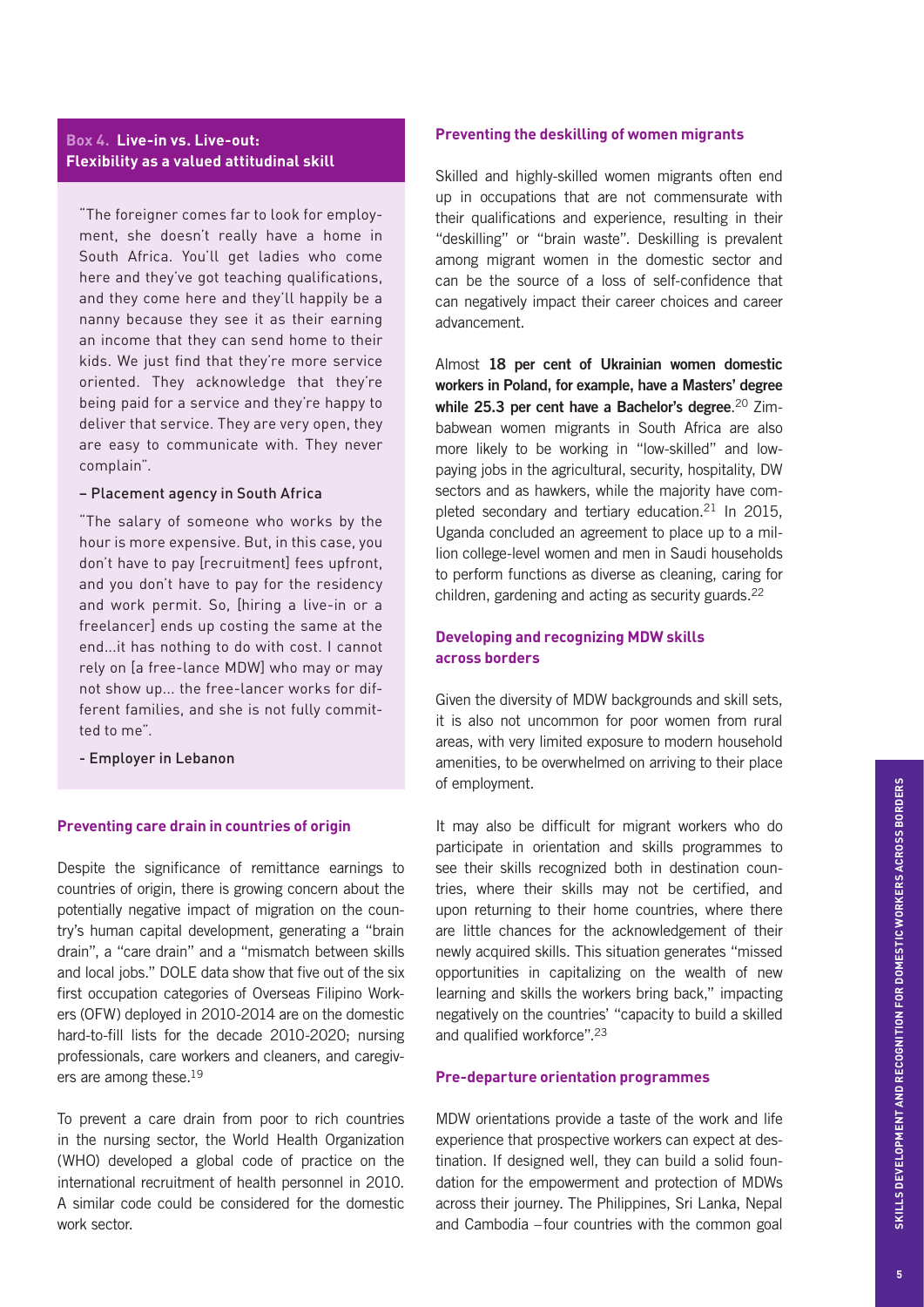of increasing migrant deployment levels– have different approaches to managing pre-departure programmes.

Programmes in the Philippines and Sri Lanka are public-private partnerships, and in Nepal and Cambodia they are run exclusively by recruitment agencies. The depth and breadth of pre-departure programmes also vary across countries, ranging from one to twenty-one days of training.

The effectiveness of pre-departure programmes is often challenged on the basis of their management structure, design, and geographical reach. The interests of recruitment agencies, which are often in the drivers' seat of these programmes, are irreconcilable with the interests of migrant workers and as a result are less about upholding the rights of migrant domestic workers than they are about teaching workers to be acquiescent in their engagement with employers. Moreover, coordination between government agencies at different levels is lacking, <sup>24</sup> which results in gaps and overlaps in multi-stakeholder training programmes.25 The programmes are often generic in design and their outreach is limited to urban centres, highlighting the need for context, and task-adaptive (care, cleaning, cooking etc.) trainings with wider outreach.26

#### **At destination: Civil Society Skills Training**

At destination, MDWs benefit from sporadic exposure to civil society-run skills programmes. Civil societyrun skills projects operate as a "social space" for the women to come together to meet their compatriots in similar employment."<sup>27</sup>

Civil society organizations also leverage skills programmes as capacity and livelihoods strategy for refugees who often find occupational niching in the domestic work sector. The Refuge Egypt, for example, began in 1987 when two teachers from All Saint's Cathedral began a small outreach crafts project with refugees in Cairo. In the years since, the programme

### **Box 5. Stages of the proposed skills recognition process for return migrants**

Assemble the portfolio of evidence upon return Map to RMCS and national competency standards Finalize portfolio with support of an advisor Assemble the portfolio of evidence upon return Assess the portfolio and verify decision Recognize the new skills of returned migrant workers

Source: ILO, 2010

has expanded to cover a training and placement service for refugees in the domestic work sector. Refugee Egypt runs an intensive two-week cleaning course and an orientation class. Almost 20 refugees graduate every month. A certificate is delivered to each participant.

More established programmes include Argentina's training for household workers (see above) and Italy's regional training programme for family caregivers.

#### **Facilitating the intra-regional mobility of domestic workers**

Eighty per cent of intra-regional migration flows are cross-border.<sup>28</sup> The migration of domestic workers across the Indonesia-Malaysia, Ukraine-Poland, Zimbabwe-South Africa, and Argentina-Paraguay corridor is a case in point.

Within Asia, the Association of Southeast Asian Nations (ASEAN) has put in place Mutual Recognition Agreements (MRAs) to facilitate intra-regional mobility by guiding the skills assessment and recognition of several professional categories.29 While intra-regional mobility for "unskilled" workers is much higher than for skilled occupations, MRAs for domestic workers are hard to establish given the difficulty of demonstrating equivalencies.

### **Promoting the upward mobility of returning domestic workers**

At destination, migrant workers acquire new skills and competencies, including languages, workplace skills, and even entrepreneurial skills.

The integration of returning migrants and the recognition of their work experience is important to increase their prospect for employment, while avoiding deskilling, or employment in the national domestic work sector where wages are low and labour and social protection lacking. Support services are also important to aid migrants in their employment search when they return to their home countries.

To help countries make the most of the skills of returning migrants, the International Labour Organization has drafted guidelines for skills recognition of returning migrants. The guidelines are for use by government agencies in countries of origin and destination, national agencies responsible for skills' recognition, local agencies and non-governmental organizations, national employers and workers' organizations and private employment services.30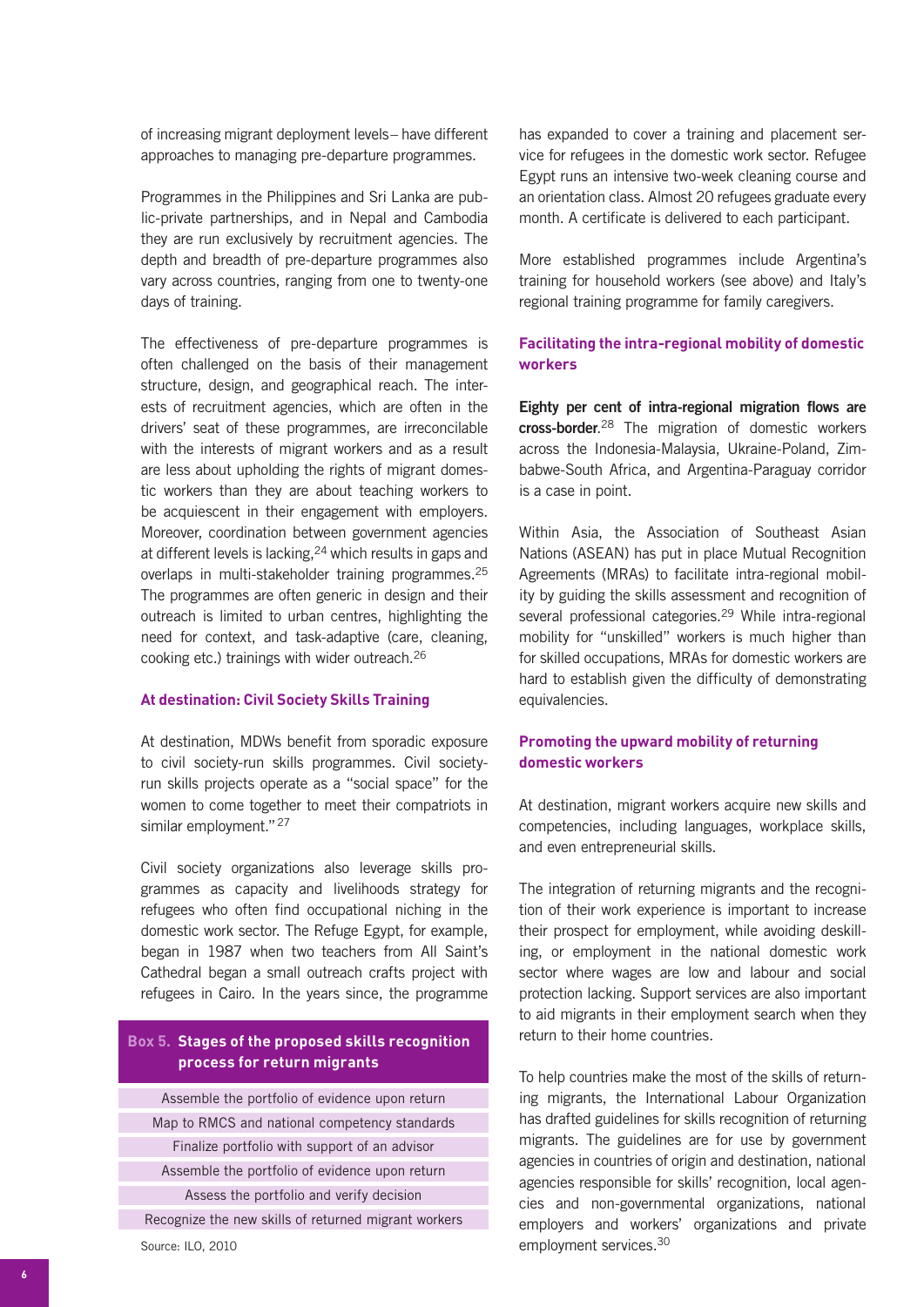#### **Proposed skills recognition process for return migrants**

Examples of how national authorities are managing the skills' development and reintegration of return migrants include the experience of the Technical Education and Skills Development Authority (TESDA) in the Philippines, and Sri Lanka's Bureau of Foreign Employment.

In the **Philippines**, TESDA manages the assessment and certification of competencies of Filipino Overseas Workers, maintains a database to link the experience and competencies of returning migrants to prospective employers, and provides support services through the Permanent Returning Overseas Filipino Workers Network (PeRSON).

The country's National Labour Migration Policy (NLMP) in Sri Lanka called on the State to facilitate the return and reintegration of migrant workers by creating opportunities for "skill transfer, productive employment, and conflict-free social integration". The main focus of the policy is on "low skilled" workers, especially women domestic workers who have limited capacity, knowledge and access to information and services. The Sri Lanka Bureau of Foreign Employment (SLBFE) is entrusted with providing services to prospective in-service and returnee migrants and their family members. SLBFE facilitates regular entrepreneurship training, assistance for re-employment and bridging skill gaps, and recognition of skills through "Recognition of Prior Learning" and certification.

# **Recommendations**

- Skills' programmes should strike the right balance between leveraging and recognizing existing skills, on the one hand, and skilling, on the other. Leveraging existing skills will reinforce workers' and employers' recognition of the professional value of the work performed by women in households broadly.
- Skills development programmes must account for the increasingly varied nature of the domestic work sector, both in terms of the skill sets represented, training and experience, and the qualities that employers are seeking.
- Transversal skills, core employability skills reflecting ability to learn, effectively communicate and problem-solve, should be recognized and certified through professionalization programmes. Failure to recognize these competencies contributes to the under valuation of domestic work overall with impli-

cations for employee wages and the quality of care administered to employers.

- Skills' programmes should be grounded in fundamental principles and rights at work, rather than teaching docility, and receive the support of public institutions or the social partners to ensure compliance with rights-based curricula. In that regard, developing participatory and learner-centred predeparture trainings, prioritizing MDW rights and developing more specific curricula for destination countries should be considered.
- The classification of domestic work as "unskilled work" does not reflect the complexity of the sector today. To address this, wage percentage increases above the minimum wage should be tied to education and skill categories.
- Effective labour matching must be undertaken to prevent "Care drain" and the "deskilling" of migrant women, which effectively reduce the development potential of migrants, and of countries of origin and destination.
- Recognizing the gendered nature of the sector, women trainers and post-training support with a gender-sensitive curriculum should be offered. Additionally, coordination with consular services, government agencies, and placement agencies in countries of destination on training and orientation programmes could be considered to help support the integration of migrant workers in the society and labour market of host societies.
- Until MRAs are recognized and reflected in the national legal systems, bilateral agreements between governments remain the "most reliable infrastructure for cross-border skills development in the short term"33.
- Governments should provide plans for reintegrating MDWs into larger plans of social cohesion that recognize these workers' abilities upon return. Country-sponsored programmes should centre on skill transferability and productive employment to avoid MDWs deskilling.

# **End Notes**

1 ILO: Report on Decent Work for Domestic Workers, Report IV (Part 1), International Labour Conference, 99th Session, Geneva, 2010, p. 1.

2 R. S. Parreñas (ed): Servants of globalization: Women, migration, and domestic work (Stanford, CA, Stanford Univ. Press, 2001).

3 E. Kofman and P. Raghuram (eds): Gendered migration and global social reproduction (Basingstoke, Palgrave MacMillan, 2013), p. 113.